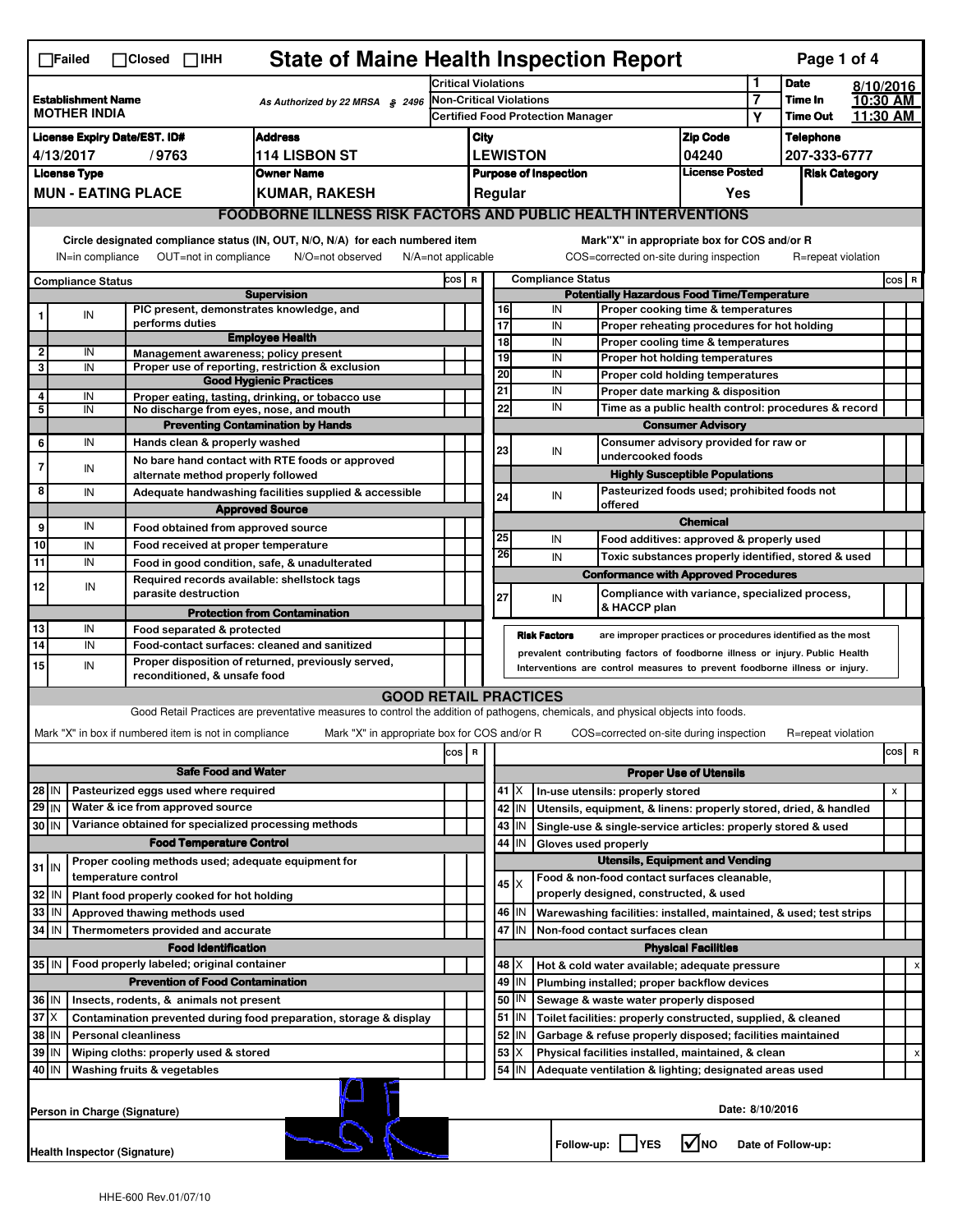| <b>State of Maine Health Inspection Report</b><br>Page 2 of 4                         |                    |              |                          |                                 |     |                   |                                  |  |  |
|---------------------------------------------------------------------------------------|--------------------|--------------|--------------------------|---------------------------------|-----|-------------------|----------------------------------|--|--|
| <b>Establishment Name</b><br><b>MOTHER INDIA</b>                                      |                    |              | As Authorized by 22 MRSA | 8/10/2016<br><b>Date</b>        |     |                   |                                  |  |  |
| License Expiry Date/EST. ID#<br><b>Address</b><br>4/13/2017<br>/9763<br>114 LISBON ST |                    |              |                          | <b>City / State</b><br>LEWISTON | /ME | Zip Code<br>04240 | <b>Telephone</b><br>207-333-6777 |  |  |
|                                                                                       |                    |              |                          | <b>Temperature Observations</b> |     |                   |                                  |  |  |
| Location                                                                              | <b>Temperature</b> |              |                          | <b>Notes</b>                    |     |                   |                                  |  |  |
| dough                                                                                 | 35                 |              |                          |                                 |     |                   |                                  |  |  |
| meat                                                                                  | 40                 |              |                          |                                 |     |                   |                                  |  |  |
| beer                                                                                  | 39                 |              |                          |                                 |     |                   |                                  |  |  |
| wash cycle                                                                            | 150                |              |                          |                                 |     |                   |                                  |  |  |
| prep sink                                                                             | $110+$             |              |                          |                                 |     |                   |                                  |  |  |
| rice                                                                                  | 140 plus           | hh           |                          |                                 |     |                   |                                  |  |  |
| cooler                                                                                | 41                 |              |                          |                                 |     |                   |                                  |  |  |
| hot water                                                                             | $110 +$            | prep sink hw |                          |                                 |     |                   |                                  |  |  |
| rinse cycle                                                                           | 107                |              |                          |                                 |     |                   |                                  |  |  |
| cooler                                                                                | 35                 |              |                          |                                 |     |                   |                                  |  |  |

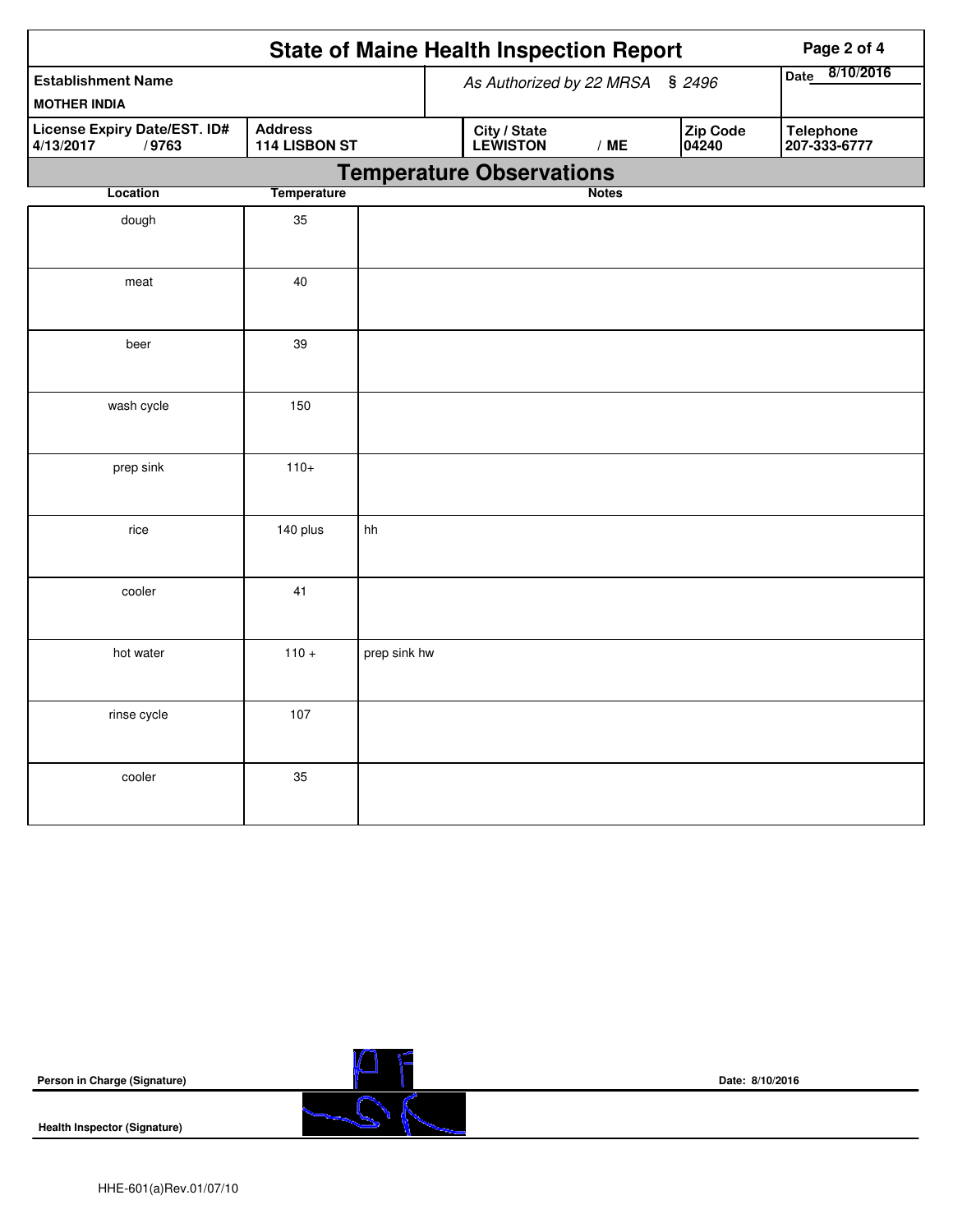|                                                                                                 | Page 3 of 4                                                                                                                                              |                 |           |                 |                |  |  |  |  |
|-------------------------------------------------------------------------------------------------|----------------------------------------------------------------------------------------------------------------------------------------------------------|-----------------|-----------|-----------------|----------------|--|--|--|--|
| <b>Establishment Name</b>                                                                       |                                                                                                                                                          |                 |           |                 | Date 8/10/2016 |  |  |  |  |
| <b>MOTHER INDIA</b><br>License Expiry Date/EST. ID#                                             | <b>Address</b>                                                                                                                                           | City / State    |           | <b>Zip Code</b> |                |  |  |  |  |
| 4/13/2017<br>/9763                                                                              | 114 LISBON ST                                                                                                                                            | <b>LEWISTON</b> | <b>ME</b> | 04240           |                |  |  |  |  |
|                                                                                                 |                                                                                                                                                          |                 |           |                 |                |  |  |  |  |
|                                                                                                 | Violations cited in this report must be corrected within the time frames below, or as stated in sections<br>8-405.11 and 8-406.11 of the Food Code       |                 |           |                 |                |  |  |  |  |
| 37: 3-307.11: N: Food not protected from other sources of contamination.                        |                                                                                                                                                          |                 |           |                 |                |  |  |  |  |
| INSPECTOR NOTES: pots and pans stored under hand sink remove-contamination issue                |                                                                                                                                                          |                 |           |                 |                |  |  |  |  |
| 41: 3-304.12: N: Improper between-use storage of in-use utensils.                               |                                                                                                                                                          |                 |           |                 |                |  |  |  |  |
| INSPECTOR NOTES: no scoop with handle-scoop with handle needed cos                              |                                                                                                                                                          |                 |           |                 |                |  |  |  |  |
| 45: 4-101.11.(D): N: Utensils or equipment food contact surfaces not smooth / easily cleanable. |                                                                                                                                                          |                 |           |                 |                |  |  |  |  |
| INSPECTOR NOTES: remove tape from storage tables and top of riece cooker                        |                                                                                                                                                          |                 |           |                 |                |  |  |  |  |
|                                                                                                 |                                                                                                                                                          |                 |           |                 |                |  |  |  |  |
|                                                                                                 | 45: 4-202.15: N: Can openers improperly designed and constructed.                                                                                        |                 |           |                 |                |  |  |  |  |
| INSPECTOR NOTES: clean can opener cos R                                                         |                                                                                                                                                          |                 |           |                 |                |  |  |  |  |
| 48: 5-103.11.(B): C: Insufficient hot water supply.                                             |                                                                                                                                                          |                 |           |                 |                |  |  |  |  |
| INSPECTOR NOTES: rinse cycle 107 degres need 180 R                                              |                                                                                                                                                          |                 |           |                 |                |  |  |  |  |
| in areas of moisture.                                                                           | 53: 6-101.11.(A): N: Indoor surfaces are not properly constructed as to be smooth, durable, and easily cleanable or constructed of nonabsorbent material |                 |           |                 |                |  |  |  |  |
| INSPECTOR NOTES: re-caulk warewashing sink                                                      |                                                                                                                                                          |                 |           |                 |                |  |  |  |  |
|                                                                                                 | 53: 6-201.13.(A): N: Floor and wall junctures are not enclosed and sealed.                                                                               |                 |           |                 |                |  |  |  |  |
| INSPECTOR NOTES: clean floors-dirty-back of equipment R                                         |                                                                                                                                                          |                 |           |                 |                |  |  |  |  |
| 53: 6-501.12: N: The physical facilities are not clean.                                         |                                                                                                                                                          |                 |           |                 |                |  |  |  |  |
| INSPECTOR NOTES: install cove base where missing R                                              |                                                                                                                                                          |                 |           |                 |                |  |  |  |  |
|                                                                                                 |                                                                                                                                                          |                 |           |                 |                |  |  |  |  |
|                                                                                                 |                                                                                                                                                          |                 |           |                 |                |  |  |  |  |
|                                                                                                 |                                                                                                                                                          |                 |           |                 |                |  |  |  |  |
|                                                                                                 |                                                                                                                                                          |                 |           |                 |                |  |  |  |  |
|                                                                                                 |                                                                                                                                                          |                 |           |                 |                |  |  |  |  |